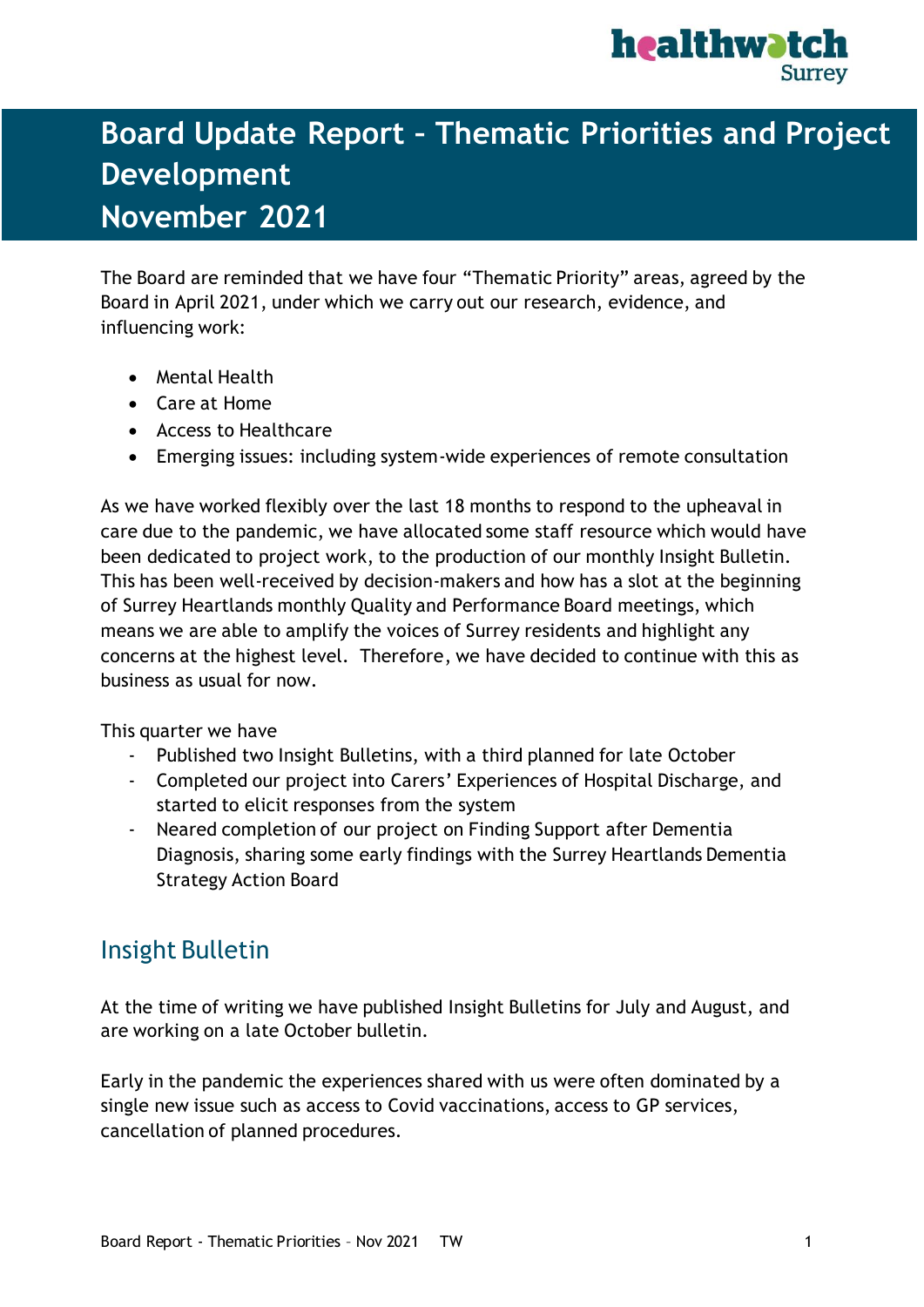

We are now hearing a much more varied range of experiences and the Insight Bulletin is evolving to reflect themes that persist over the longer term, or to bring fresh insight to perennial issues.

In the recent Insight Bulletins, among other topics, we have shone a light on:

- How lack of clarity about "dentists' lists" lead people to wrongly assume they have access to dental care
- Real experiences of poor practice by GP receptionists
- The first experiences of Long Covid

It is important to us that the Bulletin always shares positive stories with our stretched and stressed system partners, and we aim for these stories to cover as wide a range of staff and specialities as possible.

## Carers' Experiences Of Hospital Discharge (Priority: Care At Home)

Our joint report with Action for Carers is now complete and published on our website. [Carers-Discharge-2021-NV-F.pdf \(healthwatchsurrey.co.uk\)](https://www.healthwatchsurrey.co.uk/wp-content/uploads/2021/10/Carers-Discharge-2021-NV-F.pdf) It will be publicised through our Insight Bulletin and Action for Carers will also share it through their own communications with providers, commissioners and carers.

The report makes four recommendations to hospitals (wards and discharge hubs) and Social Care (hospital discharge hubs and information).

#### **Executive Summary - Recommendations**

- 1. Proactively identify patients who rely on unpaid carers. Recognise carers may be unregistered/unacknowledged. Record a key contact for every patient and focus communication through that contact.
- 2. Review practices and processes that govern hospital-carer communications. Take the opportunity to develop new, post-Covid strategies that cover all touchpoints.
- 3. Improve carers' understanding. Explain the process of discharge including who's who, decisionmaking processes, what they should expect, and what support is available. Use co-design to develop a guide.
- 4. Provide a professional, efficient handover of the patient to the carer. As well as meeting the requirements of the current Policy and Operating Model this handover should be patient/carercentric with appropriate language and contact information for all relevant providers/services.

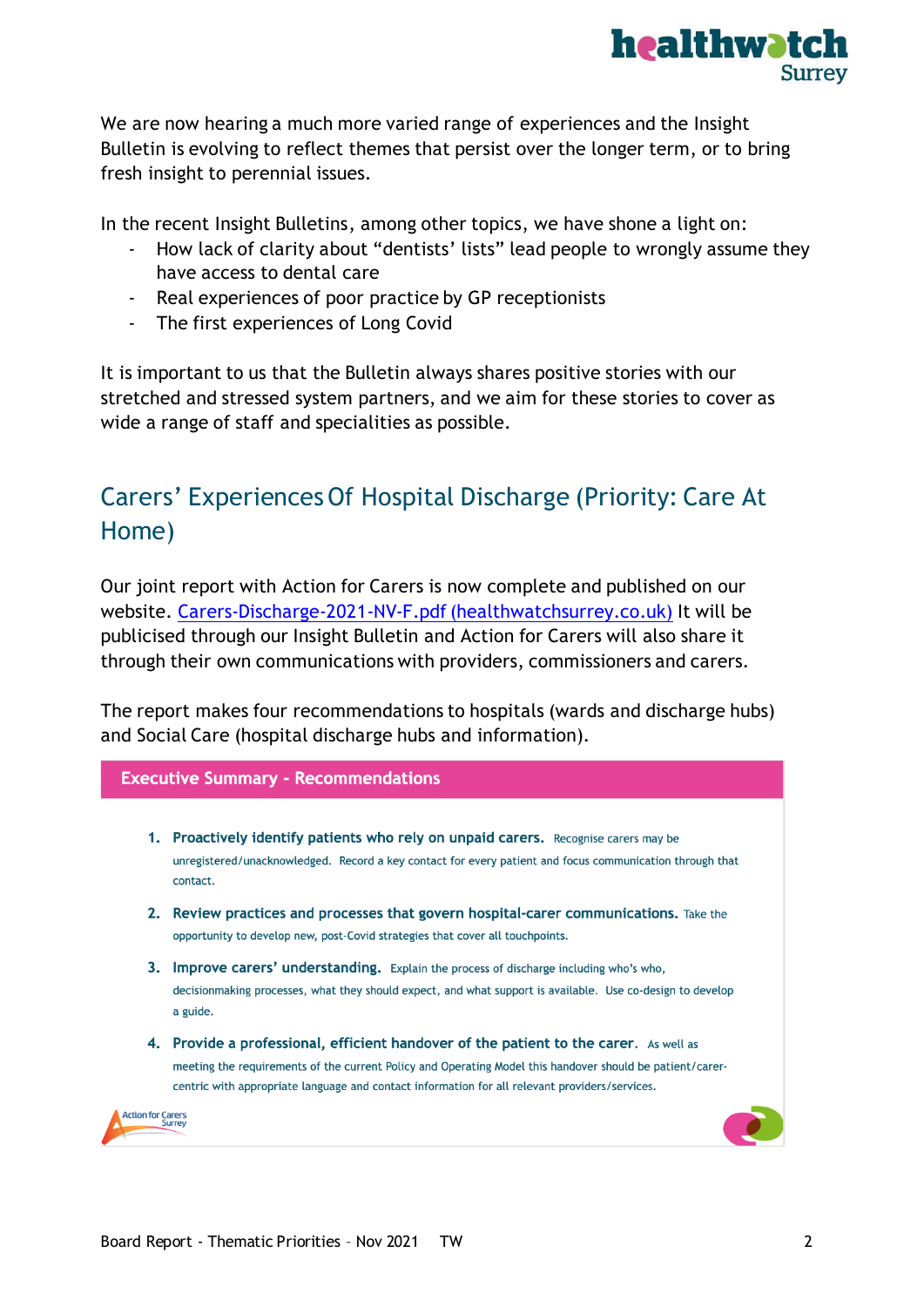

We have shared the report with the local hospitals and Surrey County Council, asking for their response to our recommendations. When received we will add these responses to the report: if we do not receive a response we will recontact the organisation reminding them of their statutory duty to respond to our recommendations.

The findings have been presented at:

- The Surrey Heartlands System Board
- The Carers Partnership Group. This Group includes carers' service commissioners, providers and VCFS
- The Mental Health Delivery Board.

These meetings have ensured our recommendations have reached key decisionmakers, and we know the report is being disseminated – Claire Fuller asked that the report is considered at Place, and we have presentations scheduled with some hospitals.

## Finding Information and Support in the early years after Dementia Diagnosis (Priority: Mental Health)

At the time of writing the report for this project is in the final stages of review, and we hope to present the executive summary and recommendations at the Surrey Heartlands Dementia Strategy Action Board (SDSAB) on 3rd November.

The SDSAB offers two opportunities to maximise the impact of our findings:

- The Board is just starting development of a new Strategy for Dementia for Surrey Heartlands
- Board membership includes commissioners and providers from a wide range of health and social care services

The input of our volunteers has made it possible for this project to be completed to a high standard in an efficient timescale. Far beyond contributing to the 'legwork' of sourcing and interviewing respondents, volunteers have brought their professional expertise and lived experience to shape the project objectives, interview coverage, findings and recommendations. In particular Robert Hill has acted as a strategic partner on the project, has made valued contributions at Board meetings and has represented Healthwatch Surrey to great effect.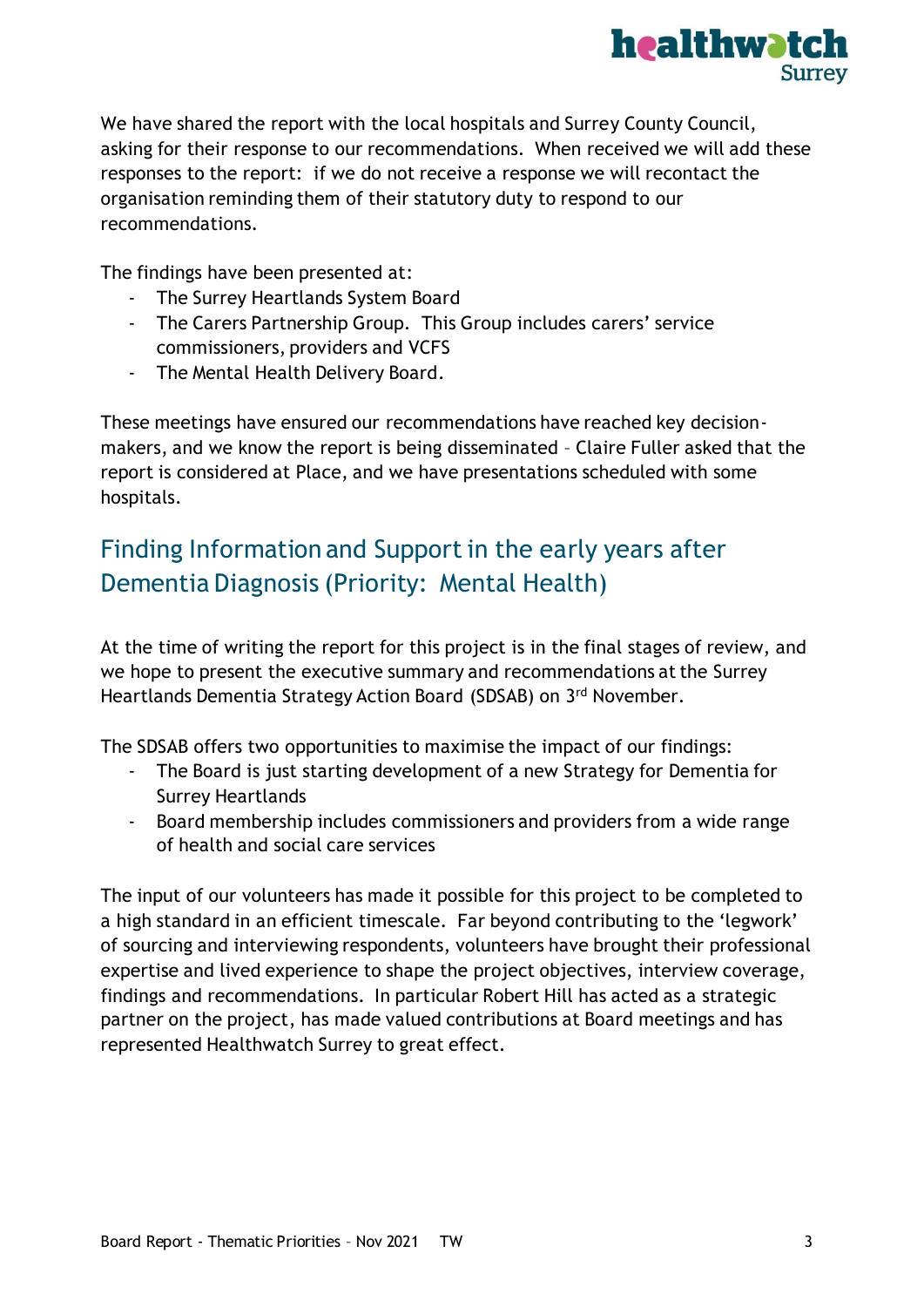

## GP Access – understanding the drivers of frustration (Priority: Access to healthcare)

As discussed in the last board meeting, after reviewing everything we'd heard about remote consultations during the pandemic we decided not to "publish" a stand alone report on the findings. At the macro level we judged there was little fresh insight, and the system had moved on.

However, the analysis did allow us to refocus on what we were hearing about GP access. We were able to step back from "why is my GP not seeing me face-to-face" and instead identify three very different aspects of access the system should consider for both short and long term demand management.

It's important to consider these through two additional lenses:

- Many surgeries have changed approach several times over the past 18 months: for individuals it is a very confusing situation
- Demand now is exceptionally high and increasing: all primary and urgent care systems are experiencing exceptionally high demand – GP surgeries held more appointments in August 2021 than March 2020 and yet are still widely believed to be failing to meet patient demand.

#### **Change 1: How patients make contact to request care**

### Pre-Pandemic

- •Phone call to surgery
- •Was becoming challenging with patients striggling to get through to the surgery

# Pandemic

 $Mid -$ 

•Digital access in addition to phone access •Reduced demand;

fast access

## Now

- •Variable digital access + phone access
- •Demand rising --> access reducing

#### **Change 2: Total Triage**